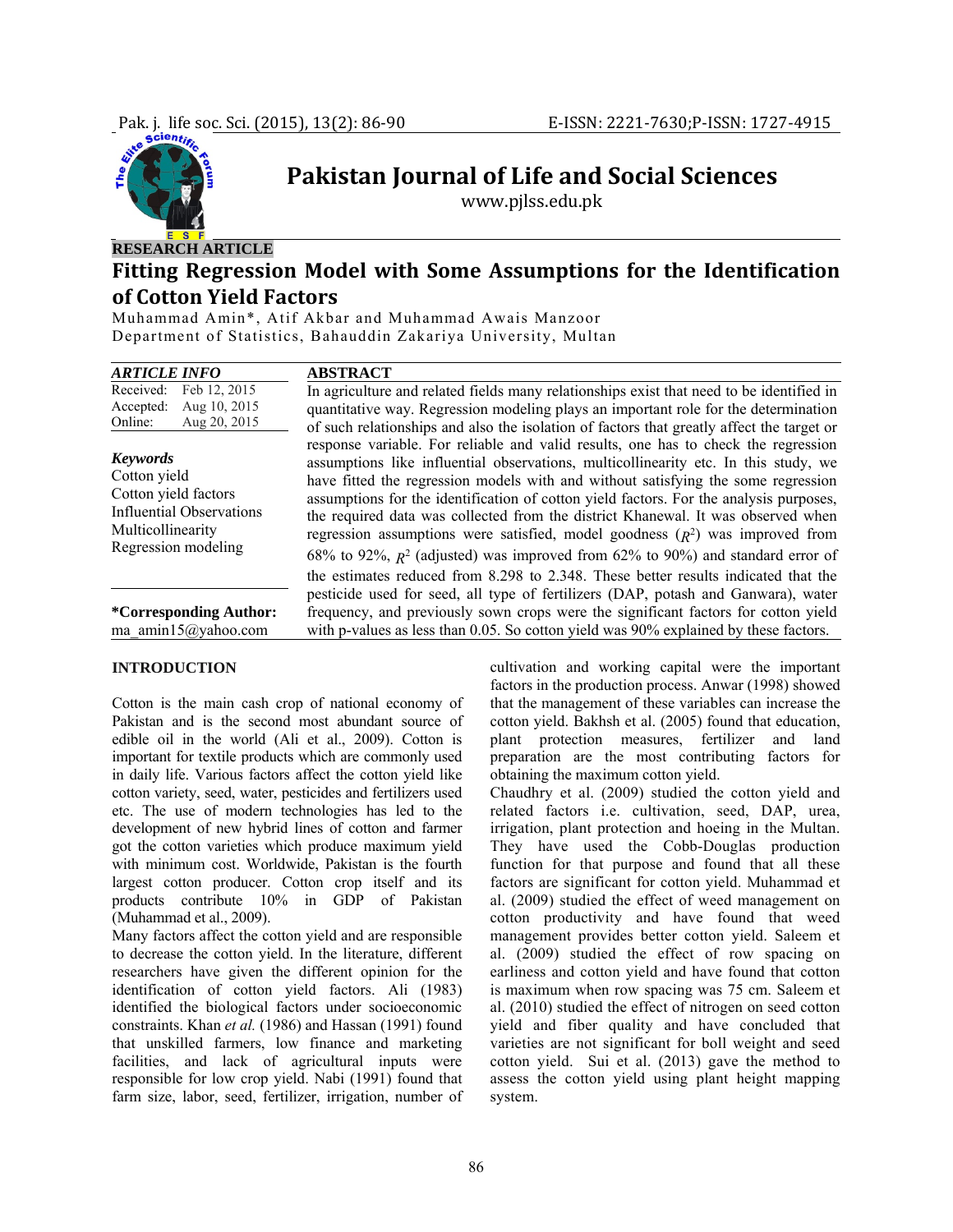One of the main purpose of the regression model is to identify the factors which contribute maximum to the response variable. Regression models results are only reliable if results met the regression assumptions. These assumptions include no multicollinearity, constant error variance, no autocorrelation, no outlier and influential observation etc. (Pardoe, 2012). In this article, we have paid special attention to the regression model assumptions diagnostics and its impact on the cotton yield model for the identification of factors. Regression diagnostics includes outliers and influential observations analysis, as these are the observations which are not compatible with the remaining data values/observations and these can effect on the model estimates and predicted values. With the presence of these values, the fitted model results may indicate the significance of the factors which are actually playing no role in the response variables and vice versa. In the similar manner, with the exclusion of these data values may be some factors showing significance to explain the response variable. Outliers are tested by studentized residuals while influential observations are tested by Cook's distance method as proposed by Cook (1977).

So under these circumstances, the main theme of this research was to search cotton yield model and associated factors without outlier and influential observation. Also, the comparison of the fitted model with and without outlier and influential observation has been presented. Our interest was not only to identify the outlier and influential observations but also model fitting with and without outlier and influential observations. Some additional factors that were not considered in previous studies of cotton yield model had also been added in this study.

#### **MATERIALS AND METHODS**

Plant experiment evaluation is the basic need for agriculture research for the identification of significant factors which are responsible to change the output of plant experiments. The data was collected from the two tehsils of district Khanewal of Multan division. The questionnaire was given to the farmers and ask the questions regarding cotton yield, farmer education, cottonseed variety, pesticide used for cotton seed and for crop, fertilizer (DAP, Potash, Urea), land type, bushes elimination and previously sown crop. Cotton yield measured in Munds per acre, famer education categorized as illiterate (0), Primary (1), middle (2), Matric (3), Intermediate (4), Graduate (5) and Masters (6). And another factor is the cotton verity with codes; Bt.009 (1), Bt.121(2), Bt.142(3), Bt.456(4), Bt.703(5), Bt.886(6) and SJ1(7). Pesticide used for cottonseed variety is measured dichotomously as yes (1) or No (0), pesticide for a cotton crop is noted and asked in frequency form. Similarly types fertilizer (Urea, DAP,

Potash, and Ganwara) counted in frequency per acre. Similarly, bushes elimination is if yes (1) otherwise No (0). Land type is categorized as Kachi (0), Paki (1), and Ratli (2). Sometimes the previously sown crop may also affect the cotton yield here categorized as if the previously sown crop is cotton (1) and if wheat is the previously sown crop then coded as 2. These variables with description and notation are represented in table 1. Multiple regression analysis with qualitative/categorical and quantitative factors is used for the identification of cotton yield factors. Here we can't use stepwise regression because some factors' effect is hidden due to regression assumptions. Here we use some qualitative factors to study the effect of qualitative factors on cotton yield. The outlier is tested through studentized test while influential observation is tested through Cook's distance method. Other assumptions like multicollinearity are tested through variance inflation factor (VIF), autocorrelation is tested through DW-test and heteroscedasticity is tested through Glejser test. In Glejser test, we regressed the absolute estimated residuals on the squared independent variables and test the significance by F-test. For further details about these assumptions tests, reader are referred to Pardoe (2012) and Gujarati (2004). For the analysis purposes, we use statistical software, Sigma XL V.7.

# **RESULTS**

This section contains the analysis regarding cotton yield and associated factors. Also, the analysis with and without regression assumptions (no outlier, influential observation, autocorrelation, multicollinearity, and heteroscedasticity) was made for model goodness of fit and also to identify factors which contribute cotton yield.

#### **Regression model for cotton yield per acre without satisfying the regression assumptions**

The fitted model with violating the regression assumptions and with 12 independent variables which assumed to be responsible for cotton yield was given as;

 $y = 28.353 + 0.2899$   $x4 + 0.2452$   $x5 + 8.157x6 +$ 3.564x7 + 0.4316x8 + 0.2599x9 -1.553x1\_1 -  $3.379x1$  2 + 0.2742x1 3 + 2.925x1 4 - 4.536x1 5 - $2.817x1^{-}6 + 2.51$   $x2\overline{2} + 9.554x2\overline{3} - 1.386x2\overline{4} +$ 8.497x2  $5 + 0.8266x26 + 4.035x27 + 2.147x31$  -1.296x10\_1 - 5.781x10\_2 - 1.648 x11\_1 - 10.441x12\_2 From Table 2, it was found that all variables contributed in cotton yield as shown by p-value (0.0000) of the F-test.  $R^2$  value (68%) indicated that the model as fitted explained 68% of the variability in cotton yield per acre model (Table 3). The adjusted *R*2, a more suitable parameter for comparing models with different numbers of independent variables, was 62.16%. The standard error of the estimate showed that the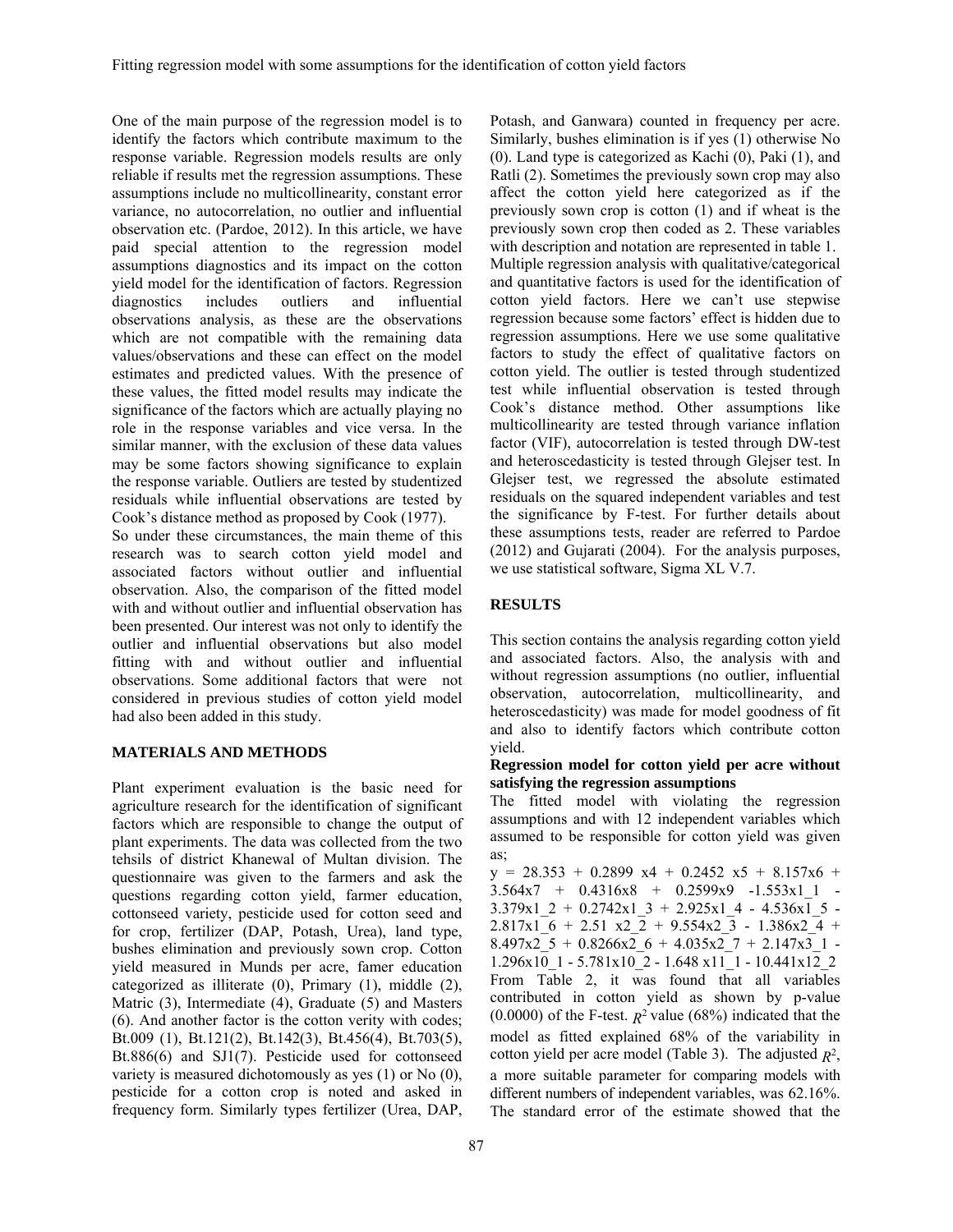| Table 1: Cotton yield and its associated factors description and notation |                         |             |                      |                |  |
|---------------------------------------------------------------------------|-------------------------|-------------|----------------------|----------------|--|
| Sr. No.                                                                   | Name of variable        | Notation    | Variables Nature     | Unit           |  |
|                                                                           | Cotton Yield per acre   |             | Continuous           | Munds          |  |
|                                                                           | <b>Farmer Education</b> | $\chi_{1}$  | Categorical          |                |  |
|                                                                           | Cotton variety          | χ2          | Categorical          |                |  |
| 4                                                                         | Pesticide used for seed | $\chi_3$    | Dichotomous          |                |  |
|                                                                           | Pesticide frequency     | $\chi$ 4    | Discrete             |                |  |
| 6                                                                         | Urea                    | $\chi$ 5    | Discrete (frequency) | 50 kg per acre |  |
|                                                                           | DAP                     | $\chi$ 6    | Discrete (frequency) | 50 kg per acre |  |
| 8                                                                         | Potash                  | $\chi$ 7    | Discrete (frequency) | 50 kg per acre |  |
| 9                                                                         | Ganwara                 | $\chi_{8}$  | Discrete (frequency) | 50 kg per acre |  |
| 10                                                                        | Water frequency         | $\chi$ 9    | Discrete (frequency) |                |  |
| 11                                                                        | Land type               | $\chi_{10}$ | Categorical          |                |  |
| 12                                                                        | <b>Bushes</b>           | $\chi_{11}$ | Dichotomous          |                |  |
| 13                                                                        | Previously sown crop    | $\chi_{12}$ | Categorical          |                |  |

|  | Table 2: Cotton yield model estimates with and without problematic observations |  |
|--|---------------------------------------------------------------------------------|--|
|  |                                                                                 |  |

| Predictor                                                      | Full Data   |                |                             | After excluding outliers and Influential observations |               |             |                |            |        |               |
|----------------------------------------------------------------|-------------|----------------|-----------------------------|-------------------------------------------------------|---------------|-------------|----------------|------------|--------|---------------|
| Term                                                           | Coefficient | SE Coefficient | T                           | P                                                     | VIF           | Coefficient | SE Coefficient | T          | P      | VIF           |
| Constant                                                       | 28.3528     | 6.5857         | 4.3052                      | 0.0000                                                |               | 42.5316     | 2.5546         | 16.6490    | 0.0000 |               |
| x4                                                             | 0.2900      | 0.4857         | 0.5969                      |                                                       | 0.5516 1.8761 | 0.2107      | 0.2599         | 0.8107     |        | 0.4204 2.1953 |
| x <sub>5</sub>                                                 | 0.2452      | 0.7337         | 0.3342                      |                                                       | 0.7388 2.1955 | 0.3711      | 0.3064         | 1.2113     |        | 0.2300 2.2755 |
| x6                                                             | 8.1573      | 1.6331         | 4.9950                      |                                                       | 0.0000 2.2059 | 3.0064      | 1.0775         | 2.7902     |        | 0.0068 5.1943 |
| x7                                                             | 3.5644      | 1.7392         | 2.0495                      |                                                       | 0.0425 1.1724 | 3.6081      | 0.8280         | 4.3576     | 0.0000 | 1.8456        |
| x8                                                             | 0.4316      | 1.0128         | 0.4261                      | 0.6707 1.6771                                         |               | 1.5784      | 0.5352         | 2.9490     |        | 0.0044 3.1520 |
| x9                                                             | 0.2599      | 0.2617         | 0.9931                      |                                                       | 0.3226 2.7136 | $-0.6862$   | 0.1333         | $-5.1493$  |        | 0.0000 2.4095 |
| $x1_1$                                                         | $-1.5529$   | 2.5459         | $-0.6100$ $0.5430$ 2.2017   |                                                       |               | $-1.1449$   | 1.0350         | $-1.1062$  |        | 0.2726 2.7283 |
| $x1_2$                                                         | $-3.3787$   | 2.8174         | $-1.1992$ 0.2327 1.3685     |                                                       |               | $-2.3894$   | 0.9740         | $-2.4531$  | 0.0167 | 1.4874        |
| $x1_3$                                                         | 0.2742      | 2.1530         |                             | 0.1274 0.8989 2.1970                                  |               | 0.0927      | 0.8009         | 0.1158     |        | 0.9082 2.1977 |
| $x1_4$                                                         | 2.9253      | 3.5119         |                             | 0.8330 0.4064 1.6716                                  |               | 2.5978      | 1.3335         | 1.9481     |        | 0.0555 1.7544 |
| $x1\overline{\smash{\big)}5}$<br>$x1\overline{\smash{\big)}6}$ | $-4.5362$   | 2.7510         | $-1.6489$ 0.1017 1.7407     |                                                       |               | $-1.6649$   | 1.1034         | $-1.5089$  | 0.1360 | 1.9087        |
|                                                                | $-2.8173$   | 5.6226         | $-0.5011$ $0.6172$ 1.3497   |                                                       |               | $-2.4684$   | 3.0753         | $-0.8027$  | 0.4250 | 1.6455        |
| $x2_2$                                                         | 2.5095      | 3.6598         | 0.6857                      | 0.4942 2.1473                                         |               | 2.4716      | 1.2725         | 1.9422     |        | 0.0563 2.5389 |
| $x2\overline{3}$                                               | 9.5540      | 3.5626         | 2.6818                      | 0.0083 2.7780                                         |               | 4.7374      | 1.2729         | 3.7217     |        | 0.0004 1.8433 |
| $x2_4$                                                         | $-1.3857$   | 5.1719         | $-0.2679$                   | 0.7892 1.5123                                         |               | $-0.6233$   | 2.1185         | $-0.2942$  | 0.7695 | 1.5446        |
| $x2_{-}5$                                                      | 8.4973      | 3.8179         | 2.2257                      |                                                       | 0.0278 2.3368 | 2.3357      | 3.0889         | 0.7562     | 0.4522 | 1.6601        |
| $x2_6$                                                         | 0.8266      | 2.7772         | 0.2976                      |                                                       | 0.7665 4.1096 | 3.5581      | 0.9493         | 3.7483     |        | 0.0004 3.3975 |
| x27                                                            | 4.0354      | 5.3593         | 0.7530                      | 0.4529 1.6238                                         |               | 5.6949      | 2.8285         | 2.0134     |        | 0.0480 1.3920 |
| $x3_1$                                                         | 2.1466      | 1.9837         | 1.0821                      |                                                       | 0.2813 1.8000 | 2.8959      | 0.8385         | 3.4535     |        | 0.0010 2.4562 |
| $x10_1$                                                        | $-1.2957$   | 2.0012         | $-0.6474$ 0.5185 2.0409     |                                                       |               | 0.3228      | 0.8483         | 0.3806     |        | 0.7047 2.8618 |
| x10 2                                                          | $-5.7811$   | 4.9353         | $-1.1714$ 0.2437 8.2741     |                                                       |               | $-0.0051$   | 1.7657         | $-0.0029$  | 0.9977 | 9.9848        |
| $x11_1$                                                        | $-1.6478$   | 4.0256         | $-0.4093$ $0.6830$ $5.3590$ |                                                       |               | $-1.1877$   | 1.2284         | $-0.9669$  |        | 0.3370 4.7085 |
| x12 2                                                          | $-10.4407$  | 1.9525         | -5.3474 0.0000 1.8069       |                                                       |               | $-15.0348$  | 1.0222         | $-14.7087$ |        | 0.0000 2.7708 |

| Table 3: Model summary and assumptions tests with and without outliers and Influential observations |
|-----------------------------------------------------------------------------------------------------|
|-----------------------------------------------------------------------------------------------------|

| Tools                             |                   | Without satisfying assumptions | With satisfying assumptions |
|-----------------------------------|-------------------|--------------------------------|-----------------------------|
| $R^2$                             |                   | 68%                            | 92.63%                      |
| $R^2$ (Adjusted)                  |                   | 62.16%                         | 90.13%                      |
| Standard Error of the estimates   |                   | 8.298                          | 2.348                       |
| F-test                            |                   | 11.64                          | 37.14                       |
| P-value                           |                   | 0.0000                         | 0.0000                      |
| Durbin Watson (DW) test           | <i>Statistic</i>  | 1.158                          | 2.006                       |
|                                   | $P-value$         | 0.0000                         | 0.3370                      |
| Glejser test (Heteroscedasticity) | <b>Statistics</b> | 2.073                          | 1.834                       |
|                                   | P-value           | 0.0058                         | 0.0284                      |

standard deviation of the residuals was 8.298. The Durbin-Watson (DW) statistic tests the residuals to determine if there is any significant correlation based on the order in which they occur in your data file. Since the P-value was less than 0.05, there was an

indication of possible serial correlation at the 95.0% confidence level. We had also found from the Glejser test that there was heteroscedasticity in the errors as pvalue for this test was 0.0000. To determine which variable was contributing and which one was more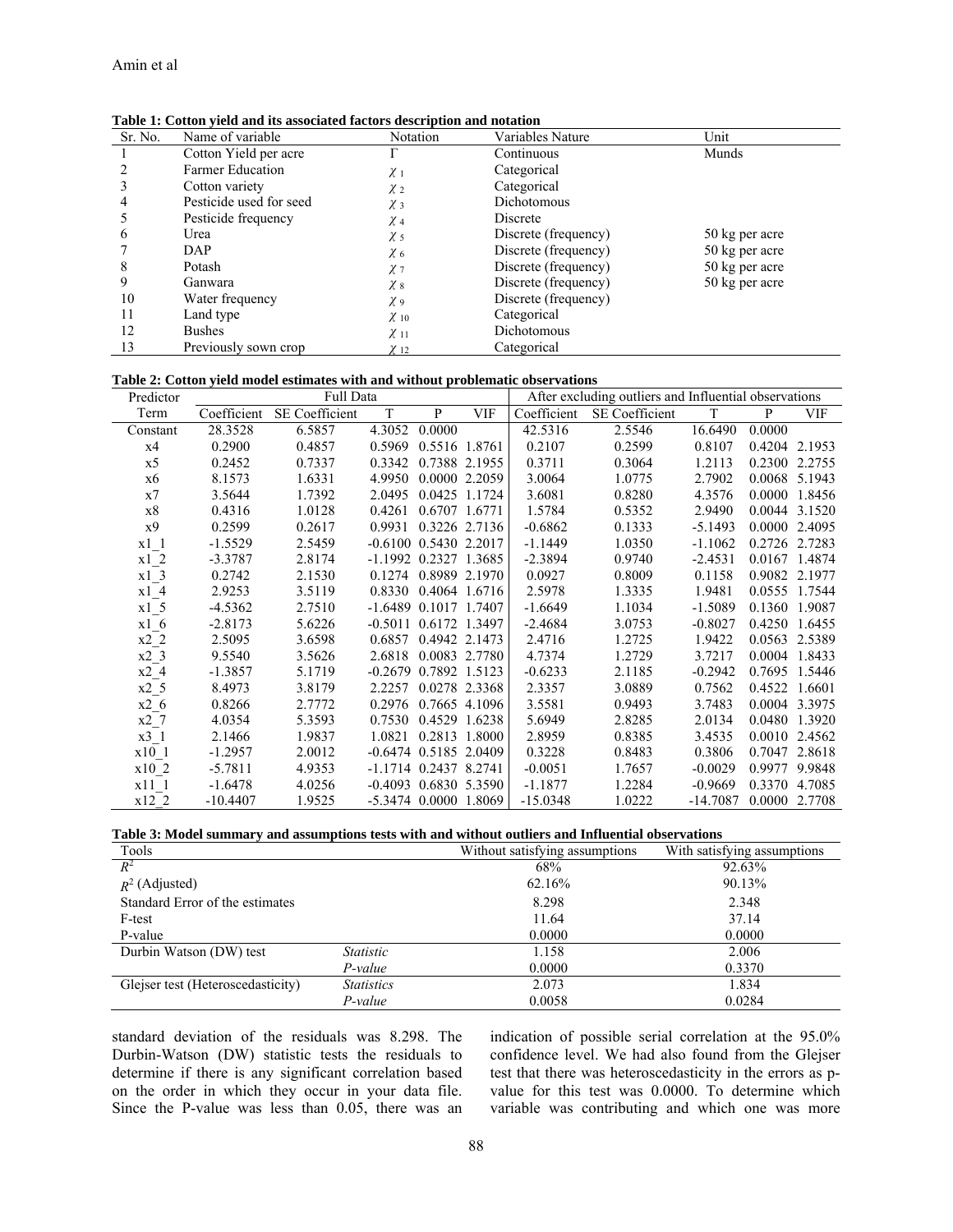significant as other we considered table 2. We found that seed variety Bt.142 and Bt.703 were the significant cottonseed varieties. Cottonseed variety Bt.142 might be beneficial for the farmers to increase the better yield as indicated by the rate of change. While Bt-703 was also significant but not beneficial for the farmers because this seed users attained low cotton yield as Bt.142. DAP and previously sown crop were the significant factors for the cotton yield. While other are insignificant but they were contributed in cotton yield but hidden due to regression problems as we discussed earlier. This might be due to the fact that there were outliers and influential observations in the data values which may cause for autocorrelation and heteroscedasticity in the fitted model residuals. So these data values were removed for better results. In the next section, a similar model was fitted after deleting the outliers and influential observations.

#### **Multiple Regression model for cotton yield per acre with satisfying model assumptions**

The output showed the results of fitting a multiple linear regression model after deleting all influential observations to describe the relationship between cotton yield per acre and 12 independent (qualitative and quantitative) variables. The equation of the fitted model was;

 $y = 42.532 + 0.2107x4 + 0.3711x5 + 3.006x6 +$ 3.608x7 + 1.578x8 - 0.6862x9 - 1.145x1\_1 - 2.389x1\_2  $+ 0.0927x1$  3 + 2.598x1 4 - 1.665x1 5 - 2.468x1 6 +  $2.472x2$  2 + 4.737x2 3 - 0.6233x2 4 + 2.336x2 5 +  $3.558x2_6 + 5.695x2_7 + 2.896x3_1 + 0.3228x10_1$ 0.0051x10\_2 - 1.188x11\_1 - 15.035x12\_2.

Since the P-value of the F-test in the Table 3 is less than 0.05, there was a statistically significant relationship between the cotton yield and associated factors with the exclusion of substantial values observations.

The  $\mathbb{R}^2$  indicated that the model as fitted explained 92.63% of the variability in cotton yield per acre. The adjusted R-squared statistic, that was more suitable for comparing models with different numbers of independent variables, was 90.13%. The standard error of the estimate showed the standard deviation of the residuals to be 2.348 which was much smaller as model fitted variability with full data. This value could be used to construct prediction limits for new observations. The DW statistic testing the residuals showed that Pvalue was greater than 0.05, there was no indication of serial autocorrelation in the residuals at the 95.0% confidence level.

After deleting all influential observations, the results of the fitted model as shown in Table 3 were entirely different as compared to the full data model results. From Table 2, it was found that pesticide used for seed, all type of fertilizers (DAP, potash and Ganwara), water frequency, land type and previously sown crops were contributed significantly towards cotton yield. So it

could be speculated that all these factors strongly affected the cotton yield. Increase in water frequency reduced the cotton yield as results have shown.

On comparing the fitted models as shown in Table 3, significant results satisfying some of the regression assumptions (no multicollinearity, autocorrelation, influential observations, and outliers) were found. It was found that the  $R^2$  and  $R^2$  (Adjusted) are increased from  $(68 \text{ % to } 92.36\%)$  and  $(62.16\% \text{ to } 90.13\%).$ respectively (Table 3). The standard error of the estimates decreased from (8.298 to 2.348) and indicated the better results with satisfying regression assumptions. The degree of heteroscedasticity was reduced with omitting influential observation as Glejser test p-value (0.0058) to (0.0284). It was observed that the exclusion of outlier and influential observation may overcome the other problems like autocorrelation and heteroscedasticity and multicollinearity.

# **DISCUSSION**

All previous studies for the cotton yield model did not give any attention to regression assumptions. So here we have studied the effect of influential observations and outliers on the cotton yield fitted regression model results. Here, we also studied the effect of outliers and influential observations on the regression assumptions. We have seen that outliers and influential observations have strongly affected the model results. We also observed that after deleting all these values, the factors which were insignificant including all these observations actually they were important for the cotton yield model now showing their role in model building. When attention is given to regression assumptions, then water frequency, farmer education, some cottonseed varieties showing their significant role which had not seen without satisfying the regression assumptions. These results coincides with previous literature (Khan et al., 1986; Hassan, 1991; Nabi, 1991; Bakhsh et al., 2005).

The outliers and influential observations were also the cause of multicollinearity, heteroscedasticity, and autocorrelation. It was also observed that after deleting these values, the multicollinearity, heteroscedasticity and autocorrelation were reduced substantially. The model error was reduced dramatically and better results were observed. On the basis of our findings it was found that, types of fertilizer (DAP, Potash and Ganwara), water frequency, farmer education, cottonseed variety and previously sown crops were the significant factors to change the cotton yield. On the basis of these results, it may be suggested that in model fitting in all agriculture related fields, one has to identify and remove the influential observations and outliers. Then refit the model for the better decision, analysis, and interpretation and determine the factors which contributing significant roles in model building.